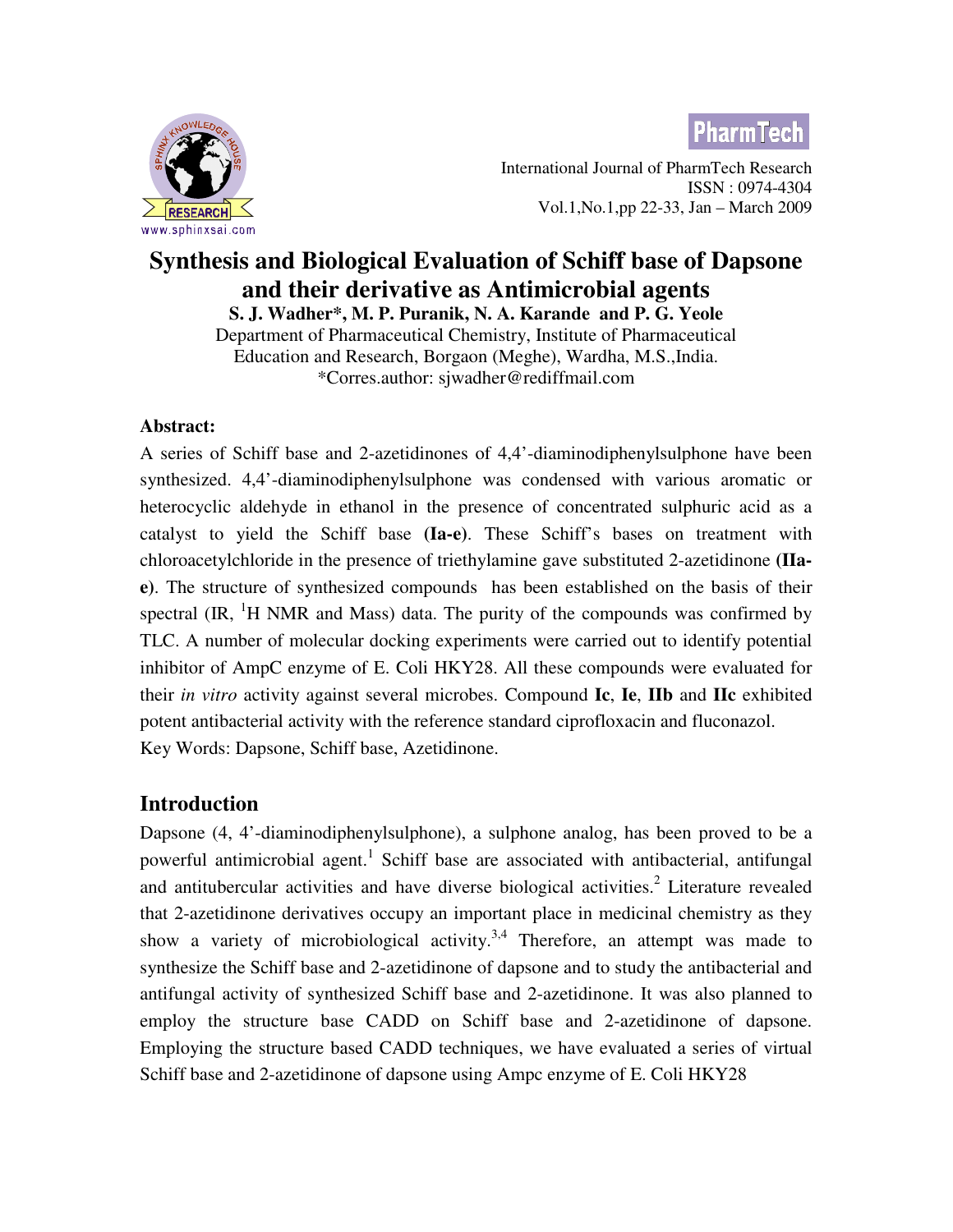enzyme. Based on these studies, we have taken up the compounds for synthesis and evaluated for antibacterial activity. The structural assignment of the products was based on their IR, NMR and Mass spectral data. The title compounds were screened for their antibacterial and antifungal activity.

#### **Materials and Methods**

Melting points were determined in a DBK programmed melting point apparatus and are uncorrected. The TLC of the compounds was performed on silica gel G coated glass plate with chloroform : ethanol (9:1) as solvent. Iodine vapour was used as detecting agent. The absorbance maxima (λ max) were recorded on Shimadzu 2401 UV-Visible spectrophotometer. <sup>1</sup>H NMR was recorded on Bruker DRX-300 (300 MHz FT NMR), using DMSO, IR spectra was recorded on Shimadzu 8000S and Mass spectra were recorded on Joel SX-120 mass spectrophotometer.

**Scheme 1** 



**Scheme 1:** Synthesis of Schiff base and azetidinone, R= aromatic aldehyde.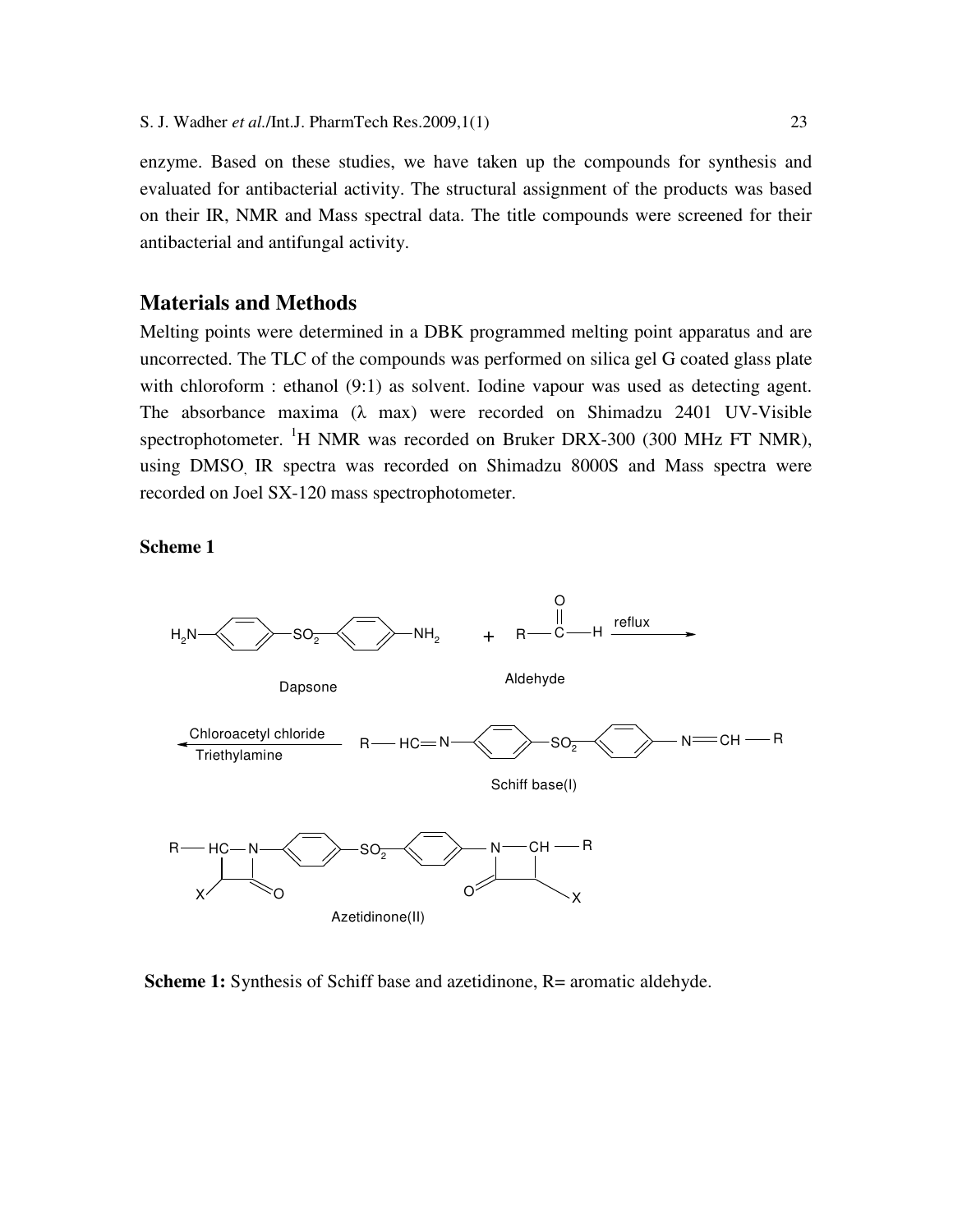#### **Molecular modeling**

A number of molecular docking experiments were carried out to identify potential inhibitor of AmpC enzyme of E. Coli HKY28. The structure was downloaded from PDB, active site characterization, energy minimization of molecules and docking (binding energy of molecules with enzymes express kcal/mol) have been done. The standard dock score is –96. The score –35 to –55 dock score means there is future scope to improve dock score. Binding energy improve by doing structure base drug design. Docking gives path to synthesis. The methodology adopted by software,

• Potential mean force [PMF] and genetic algorytham

The results of docking score of Schiff base and Azetidinone are given in Table 1.

**Table 1:Docking Analysis of Schiff Base and Azetidinone of Dapsone** 

| Sr. No                   | Compound     | Dock score |  |  |
|--------------------------|--------------|------------|--|--|
| 1                        | Dapsone      | $-39.421$  |  |  |
| 2                        | Compound Ia  | $-41.421$  |  |  |
| 3                        | Compound Ib  | $-49.152$  |  |  |
| $\overline{\mathcal{A}}$ | Compound Ic  | $-52.214$  |  |  |
| 5                        | Compound Id  | $-48.152$  |  |  |
| 6                        | Compound Ie  | $-51.321$  |  |  |
| 7                        | Compound IIa | $-42.165$  |  |  |
| 8                        | Compound IIb | $-54.241$  |  |  |
| 9                        | Compound IIc | $-51.874$  |  |  |
| 10                       | Compound IId | $-48.241$  |  |  |
| 11                       | Compound IIe | $-47.154$  |  |  |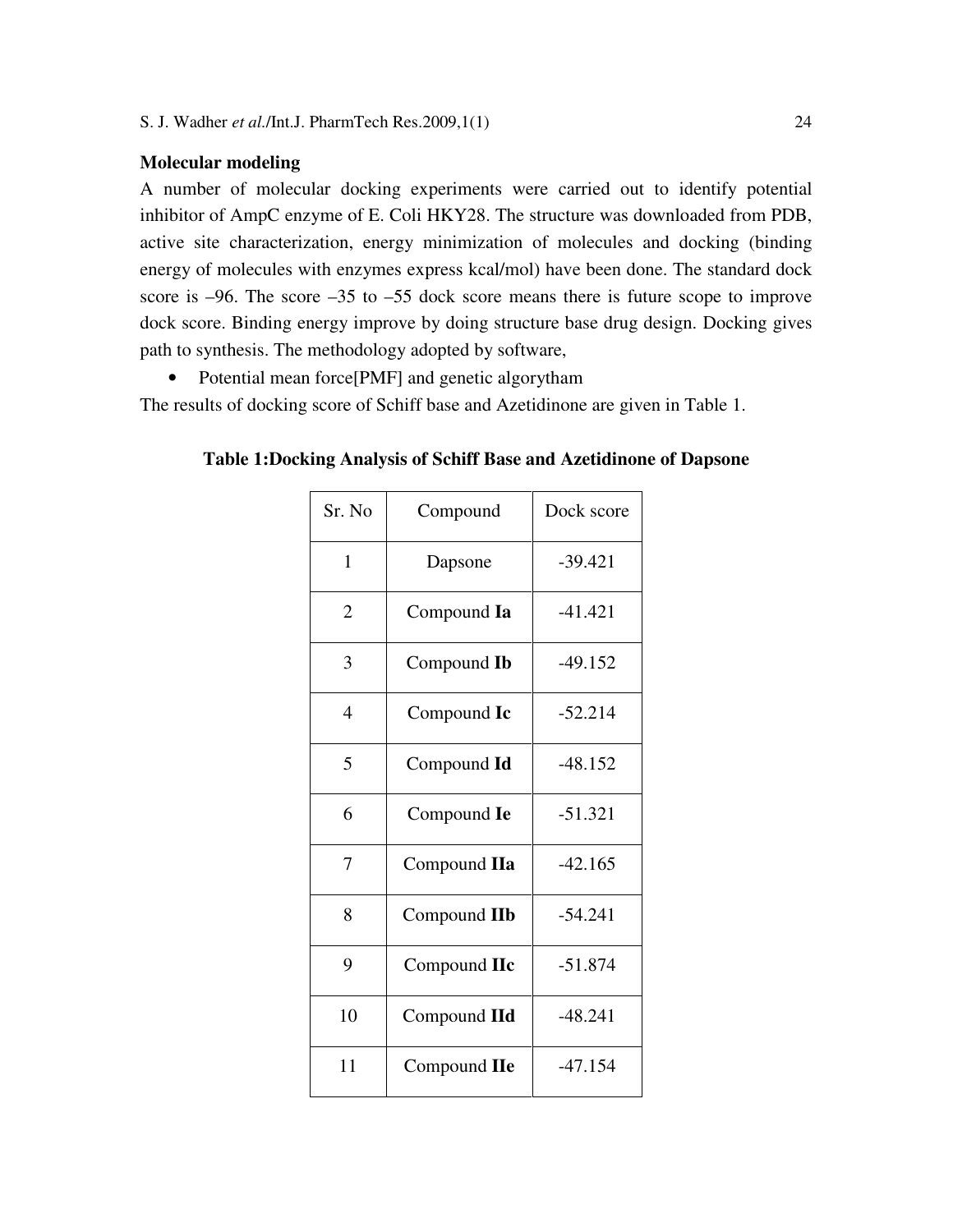### Preparation of Schiff base from dapsone<sup>5</sup> (I)

To a mixture of 4,4'-diaminodiphenylsulphone (2.48 g, 0.01 mol) and ochlorobenzaldehyde (2.81g, 0.02 mol) dissolved in ethanol, one drop of concentrated sulphuric acid was added. The reaction mixture was refluxed for 1 h. The reaction mixture was then poured into crushed ice. Separated solid was filtered, dried and recrystallized from ethanol and water to gave 4,4'-bis (4-chlorobenzylidene amine) diphenyl sulphone. The reaction was monitored by TLC. The physico-chemical data for synthesized Schiff base are given in Table 2.

| Compound      | $\mathbf R$     | M.P.<br>$(^0C)$ | Yield<br>$(\%)$ | $\mathbf{R}_{\mathrm{f}}$<br><b>Value</b> | $\lambda$ max |
|---------------|-----------------|-----------------|-----------------|-------------------------------------------|---------------|
| Ia            | C <sub>l</sub>  | 185-190         | 70              | 0.68                                      | 305           |
| Ib            | CI              | 170-175         | 78              | 0.71                                      | 321           |
| Ic            | $\mathsf F$     | 215-220         | 65              | 0.62                                      | 315           |
| $\mathbf{Id}$ | NO <sub>2</sub> | 165-170         | 80              | 0.74                                      | 327           |
| Ie            | OMe             | 245-250         | 74              | 0.69                                      | 305           |

**Table 2 Physico-Chemical data of synthesized Schiff Base of Dapsone**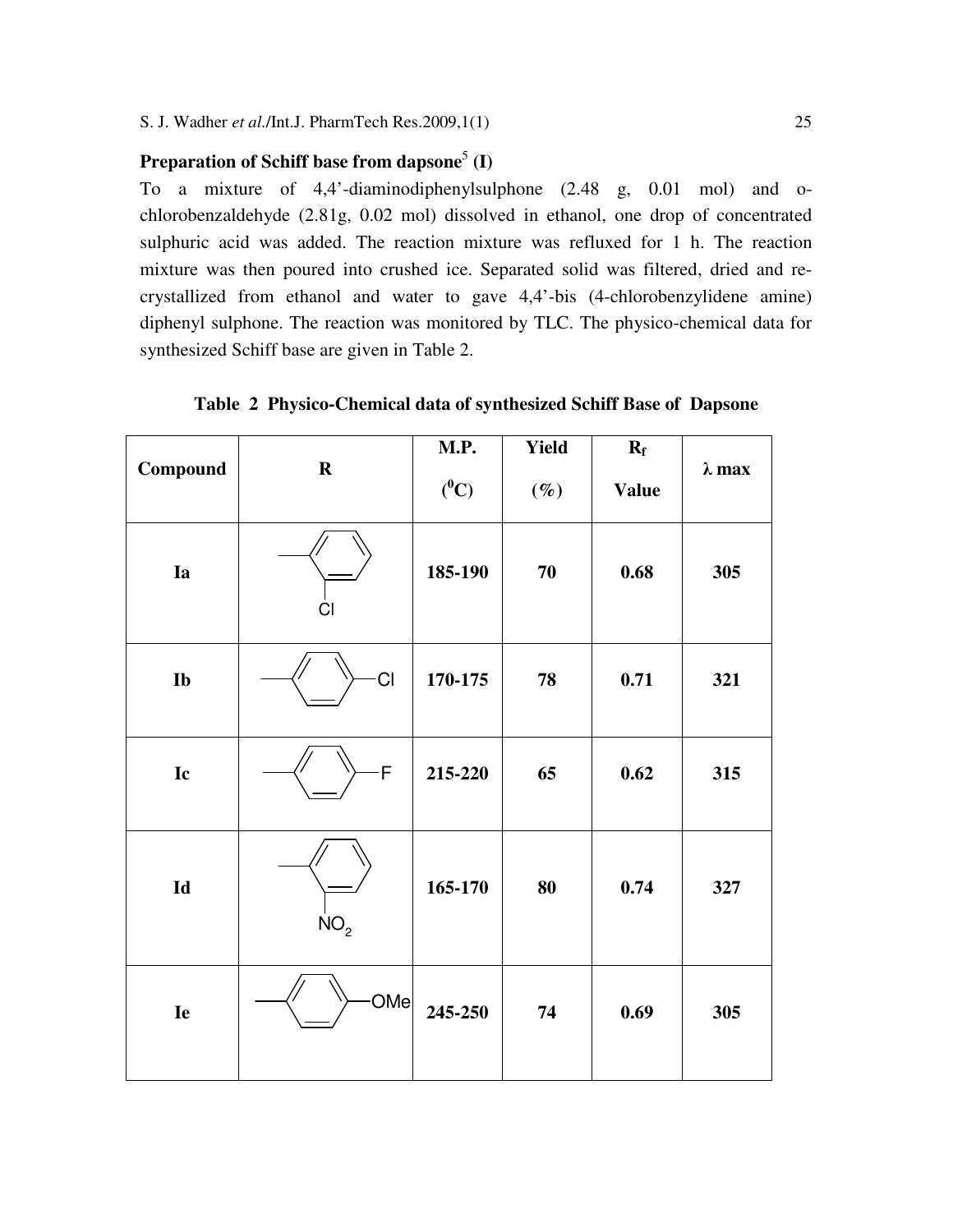#### The physicochemical and spectral data:

Chemical name: 4,4'-bis (2-chlorobenzylidine amine) diphenyl sulphone **(Ia)** White crystals, m.p. 185-190 <sup>O</sup>C; yield 70 %, IR (KBr) cm<sup>-1</sup>: IR (KBr, cm<sup>-1</sup>): 3000 –3100 (Ar C-H stretch), 1498.59-1581 (Ar C=C stretch), 1298 (asymmetric –SO2- stretch), 1155.28 (symmetric –SO2- stretch), 833.19 (2 adjacent H on aromatic ring), 551 (-SOscissoring), N=C (1608.4), <sup>1</sup>H NMR (DMSO)  $\delta$  ppm: 8.9 (s, ArH), 8.0 (s, ArH), 7.0-7.7 (d, -CH-Ar). MASS m/z: 492 calculated for  $C_{26}H_{18}Cl_2N_2O_2S$  found 493. Chemical name: 4,4'-bis (4-chlorobenzylidine amine) diphenyl sulphone **(Ib)**  White crystals, m.p. 170-175 <sup>o</sup>C; yield 78 %, IR (KBr) cm<sup>-1</sup>: IR (KBr, cm<sup>-1</sup>): 3000 –3100 (Ar C-H stretch), 1498.59-1581 (Ar C=C stretch), 1298 (asymmetric –SO2- stretch), 1155.28 (symmetric –SO2- stretch), 833.19 (2 adjacent H on aromatic ring), 551 (-SOscissoring), N=C (1608.4), <sup>1</sup>H NMR (DMSO)  $\delta$  ppm: 8.9 (s, ArH), 8.0 (s, ArH), 7.0-7.7 (d, -CH-Ar). MASS m/z: 492 calculated for  $C_{26}H_{18}Cl_2N_2O_2S$  found 493.

#### Chemical name: 4,4'-bis (4-flurobenzylidine amine) diphenyl sulphone **(Ic)**

White crystals, m.p. 215-220 <sup>O</sup>C; yield 65 %, IR (KBr) cm<sup>-1</sup>: IR (KBr, cm<sup>-1</sup>): 3000 –3100 (Ar C-H stretch), 1498.59-1581 (Ar C=C stretch), 1298 (asymmetric  $-SO<sub>2</sub>$ - stretch), 1155.28 (symmetric  $-SO_2$ - stretch), 833.19 (2 adjacent H on aromatic ring), 551 (-SOscissoring), 1608.2 (N=C), <sup>1</sup>H NMR (DMSO)  $\delta$  ppm: 8.9(s, ArH), 8.0 (m, ArH), 7.0-7.7 (m, ArH). MASS m/z: 460 calculated for  $C_{26}H_{18}F_2N_2O_2S$ , found 462.

Chemical name: 4,4'-bis (4-nitrobenzylidine amine) diphenyl sulphone **(Id)**

White crystals, m.p. 165-170 <sup>O</sup>C; yield 80 %, IR (KBr) cm<sup>-1</sup>: IR (KBr, cm<sup>-1</sup>): 3000 –3100 (Ar C-H stretch), 1498.59-1581 (Ar C=C stretch), 1298 (asymmetric  $-SO<sub>2</sub>$ - stretch), 1155.28 (symmetric  $-SO_2$ - stretch), 833.19 (2 adjacent H on aromatic ring), 551 (-SOscissoring), 1608.4 (N=C).<sup>1</sup>H NMR (DMSO)  $\delta$  ppm: 8.9 (s, ArH), 8.0 (m, ArH), 7.0-7.7(m, ArH). MASS m/z: 514 calculated for  $C_{26}H_{18}N_4O_6S$ , found 515.

Chemical name: 4,4'-bis (4-methoxybenzylidine amine) diphenyl sulphone **(Ie).** 

White crystals, m.p. 245-250 <sup>O</sup>C; yield 74 %, IR (KBr) cm<sup>-1</sup>: IR (KBr, cm<sup>-1</sup>): 3000 –3100 (Ar C-H stretch), 1498.59-1581 (Ar C=C stretch), 1298 (asymmetric  $-SO<sub>2</sub>$ - stretch), 1155.28 (symmetric  $-SO_2$ - stretch), 833.19 (2 adjacent H on aromatic ring), 551 (-SOscissoring), 1608.2 (N=C). <sup>1</sup>H NMR (DMSO)  $\delta$  ppm: 8.9 (m, ArH), 8.0 (m, ArH), 7.0-7.7 (m, ArH), 3.7 (s, CH3). MASS m/z: 470 calculated for  $C_{27}H_{23}N_2O_4S$ , found 472.

# **Preparation of azetidinone from Schiff base (II)**7,8

To a mixture of compound **I** (4.9 g, 0.01 mol) in dioxane (10 ml), triethylamine (3.49 ml, 0.025 mol), was added chloroacetyl chloride (1.99 ml, 0.025 mol) drop-wise at  $5{\text -}10^{0}$ C.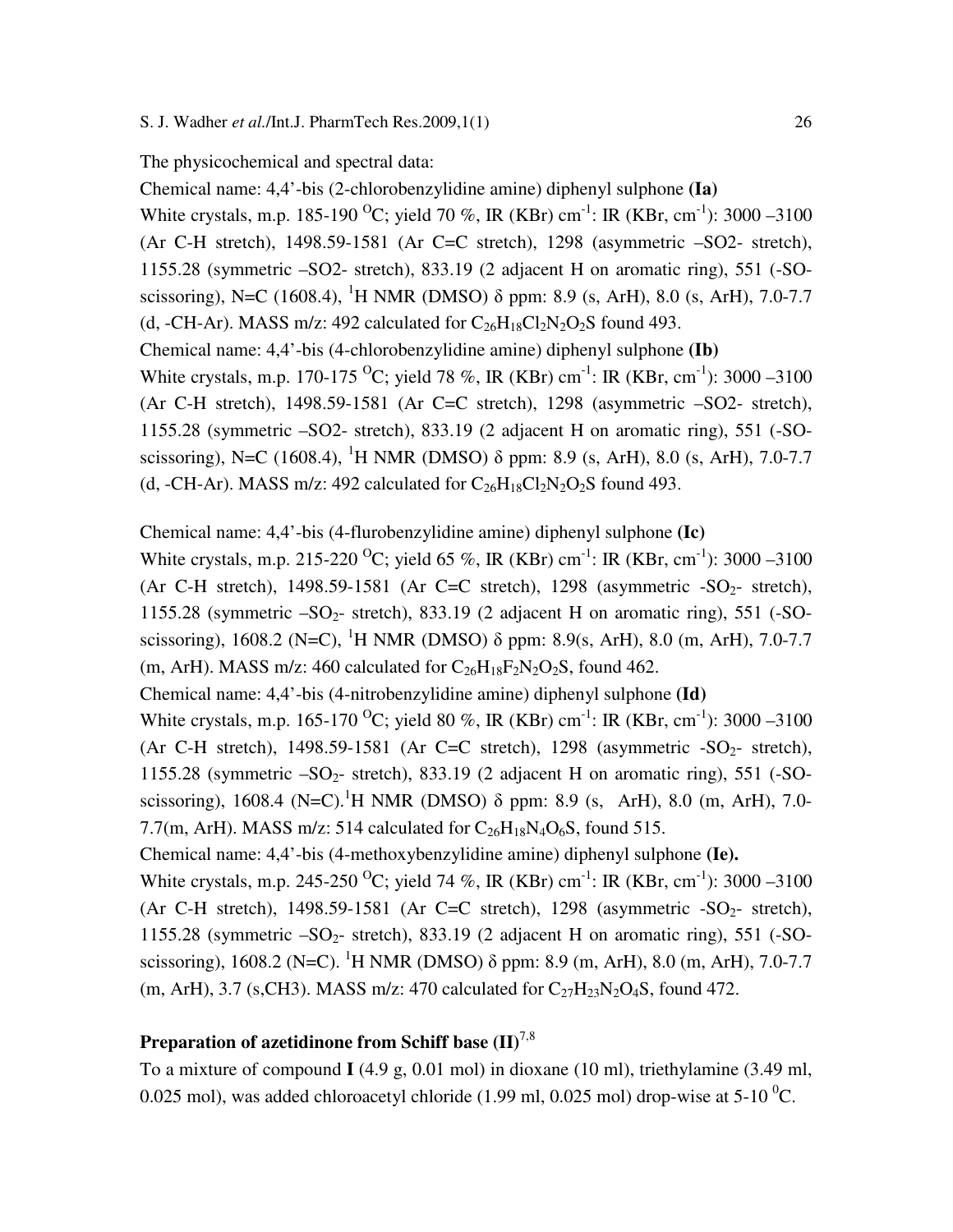The reaction mixture was then poured into crushed ice. The solid separated was dried and recrystallized from ethanol and water to give 4,4'-bis (3-chloro-4-(2-chloro phenyl)-2 oxo azetidin-1-yl) diphenyl sulphone. The reaction was monitored by  $TLC$ <sup>5</sup>. The physicochemical data for synthesized Schiff bases are given in Table 3.

| Table 3                                                                           |  |
|-----------------------------------------------------------------------------------|--|
| <b>Physico-Chemical data of synthesized Azetidinone of Schiff Base of Dapsone</b> |  |

|                         |                 |              | M.P.    | Yield  | $R_f$        |               |
|-------------------------|-----------------|--------------|---------|--------|--------------|---------------|
| Compound                | $\mathbf R$     | $\mathbf X$  | $(^0C)$ | $(\%)$ | <b>Value</b> | $\lambda$ max |
| <b>IIa</b>              | CI              | $CI$         | 240-245 | 78     | 0.55         | 306           |
| <b>IIb</b>              | CI              | $CI$         | 189-193 | 74     | 0.64         | 307           |
| <b>IIc</b>              | -F              | $CI$         | 205-210 | 75     | 0.69         | 311           |
| $\mathbf{H} \mathbf{d}$ | NO <sub>2</sub> | $CI$         | 265-270 | 67     | 0.63         | 314           |
| <b>IIe</b>              | OMe             | $\mathbf{C}$ | 320-325 | 81     | 0.65         | 331           |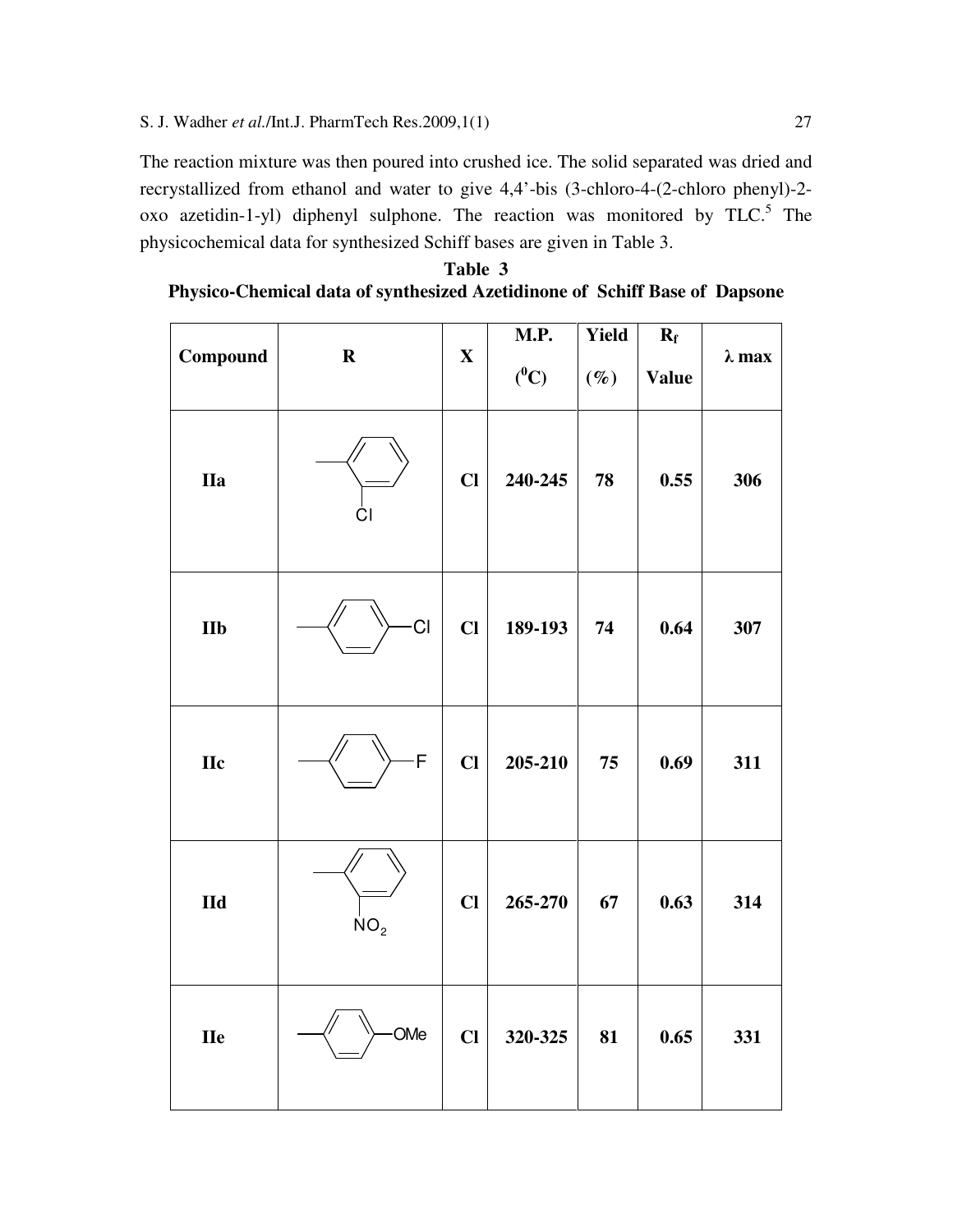Chemical name: 4,4'-bis (3-chloro-4-(2-chloro phenyl)-2-oxo azetidin-1-yl) diphenyl sulphone **(IIa)** 

White crystals, m.p. 240-245 <sup>O</sup>C; yield 78 %, IR (KBr) cm<sup>-1</sup>: IR (KBr, cm<sup>-1</sup>): 1681.2 (C=O), 1340 (SO<sub>2</sub>, asymmetric str.), 1150 (SO<sub>2</sub>, symmetric str.), 745 (C-S-C).<sup>1</sup>H NMR (DMSO) δ ppm:8.1 (s, ArH), 7.4-7.8 (m, ArH), 5.0-5.6 (m, ArH). MASS m/z: 643 calculated for  $C_{30}H_{20}Cl_4N_2O_4S$ , found 644.

Chemical name: 4,4'-bis (3-chloro-4-(4-chloro phenyl)-2-oxo azetidin-1-yl) diphenyl sulphone **(IIb).**

White crystals, m.p. 189-193 <sup>O</sup>C; yield 74 %, IR (KBr) cm<sup>-1</sup>: IR (KBr, cm<sup>-1</sup>): 1681.8 (C=O), 1340 (SO<sub>2</sub>, asymmetric str.), 1150 (SO<sub>2</sub>, symmetric str.), 745 (C-S-C). <sup>1</sup>H NMR (DMSO) δ ppm:8.1 (s, ArH), 7.4-7.8 (m, ArH), 5.0-5.6 (m, ArH). MASS m/z: 643 calculated for  $C_{30}H_{20}Cl_4N_2O_4S$ , found 644.

Chemical name: 4,4'-bis (3-chloro-4-(4-fluro phenyl)-2-oxo azetidin-1-yl) diphenyl sulphone **(IIc).**

White crystals, m.p. 205-210 <sup>O</sup>C; yield 75 %, IR (KBr) cm<sup>-1</sup>: IR (KBr, cm<sup>-1</sup>): 1681.5 (C=O), 1340 (SO<sub>2</sub>, asymmetric str.), 1150 (SO<sub>2</sub>, symmetric str.), 745 (C-S-C). <sup>1</sup>H NMR (DMSO) δ ppm: 8.1 (s, ArH), 7.4-7.8 (m, ArH), 5.0-5.6 (m, ArH). MASS m/z: 612 calculated for  $C_{30}H_{20}Cl_2F_2N_2O_4S$ , found 614.

Chemical name: 4,4'-bis (3-chloro-4-(4-nitro phenyl)-2-oxo azetidin-1-yl) diphenyl sulphone **(IId).**

White crystals, m.p. 265-270 <sup>o</sup>C; yield 67 %, IR (KBr) cm<sup>-1</sup>: IR (KBr, cm<sup>-1</sup>): 1681.7 (C=O), 1340 (SO<sub>2</sub>, asymmetric str.), 1150 (SO<sub>2</sub>, symmetric str.), 745 (C-S-C). <sup>1</sup>H NMR (DMSO) δ ppm: 8.0-8.5 (s, ArH), 7.0-7.8 (m, ArH), 5.0-5.6 (m, ArH). MASS m/z: 665 calculated for  $C_{30}H_{20}Cl_2N_4O_8S$ , found 666.

Chemical name: 4,4'-bis (3-chloro-4-(4-methoxy phenyl)-2-oxo azetidin-1-yl) diphenyl sulphone **(IIe)**.

White crystals, m.p. 320-325 <sup>O</sup>C; yield 81 %, IR (KBr) cm<sup>-1</sup>: IR (KBr, cm<sup>-1</sup>): 1681.2 (C=O), 1340 (SO<sub>2</sub>, asymmetric str.), 1150 (SO<sub>2</sub>, symmetric str.), 745 (C-S-C). <sup>1</sup>H NMR (DMSO) δ ppm:3.4 (s, CH3), 5.0-5.4 (m, ArH), 6.8-7.0 (m, ArH), 7.5 -8.0 (m, ArH). MASS m/z: 635 calculated for  $C_{32}H_{26}Cl_2N_2O_6S$ , found 637.

### *In vitro* **antimicrobial activity**<sup>6</sup>

The synthesized compounds were screened for their antibacterial activity using *Staphylococcus aureous* and *E. coli.* Control experiment was carried out under similar condition by using ciprofloxacin as standard. The inhibition zone measure in mm showed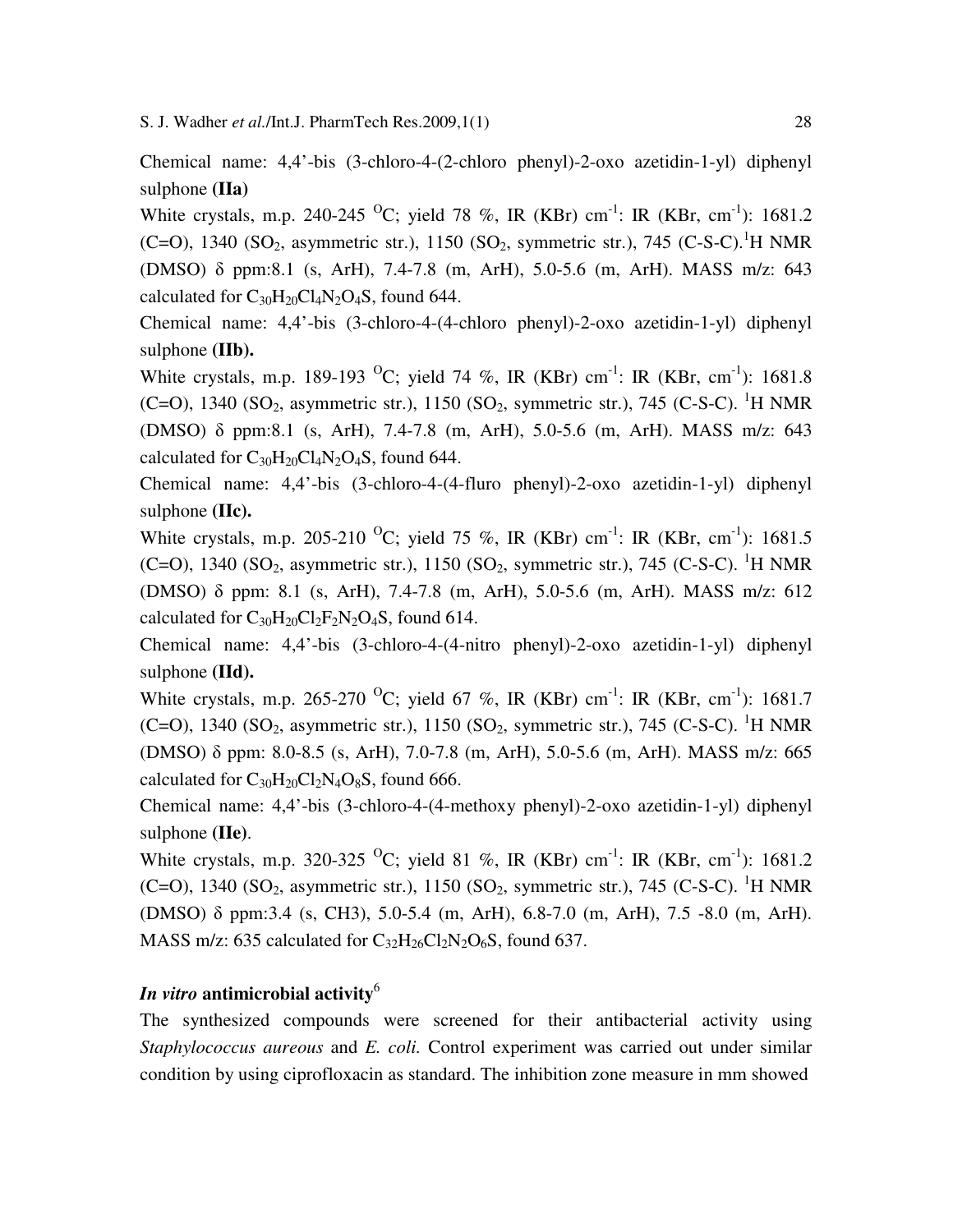$\mathsf{r}$ 

that compound **Ic** and **Ie** were more active than other compounds tested against the above microbes.

The antifungal activity was tested against the fungal species *Aspergilus niger* and *Candida albicans* at 100 µg concentration. The antifungal data revealed that the compound **IIb** and **IIc** were more active than other compounds tested against the above microbes.

| Compound       | Bacteria and fungi along with zone of inhibition (mm) |          |             |          |  |
|----------------|-------------------------------------------------------|----------|-------------|----------|--|
|                | S. Aureus                                             | E. Colic | C. Albicans | A. Niger |  |
| <b>Dapsone</b> | 16.8                                                  | 17.2     | 24          | 23.6     |  |
| Ia             | 17.5                                                  | 18.6     | 24.9        | 24.7     |  |
| Ib             | 19.4                                                  | 21.4     | 24.8        | 25.1     |  |
| Ic             | 20.1                                                  | 20.4     | 24.9        | 25.2     |  |
| Id             | 19.2                                                  | 20.2     | 24.7        | 25.1     |  |
| Ie             | 20.2                                                  | 20.3     | 24.7        | 14.9     |  |
| <b>IIa</b>     | 16.9                                                  | 17.3     | 24.4        | 23.9     |  |
| <b>IIb</b>     | 20.3                                                  | 20.4     | 24.7        | 25.3     |  |
| <b>IIc</b>     | 20.1                                                  | 20.4     | 24.7        | 25.4     |  |
| $Id$           | 18.4                                                  | 20.1     | 24.2        | 24.1     |  |
| <b>IIe</b>     | 17.9                                                  | 19.8     | 23.6        | 23.2     |  |
| Std-1          | 18.6                                                  | 19.2     |             |          |  |
| Std-2          |                                                       |          | 24          | 23.6     |  |

#### **Table 4 : Antimicrobial activity data of synthesized 1 Compounds**

 $\overline{\phantom{0}}$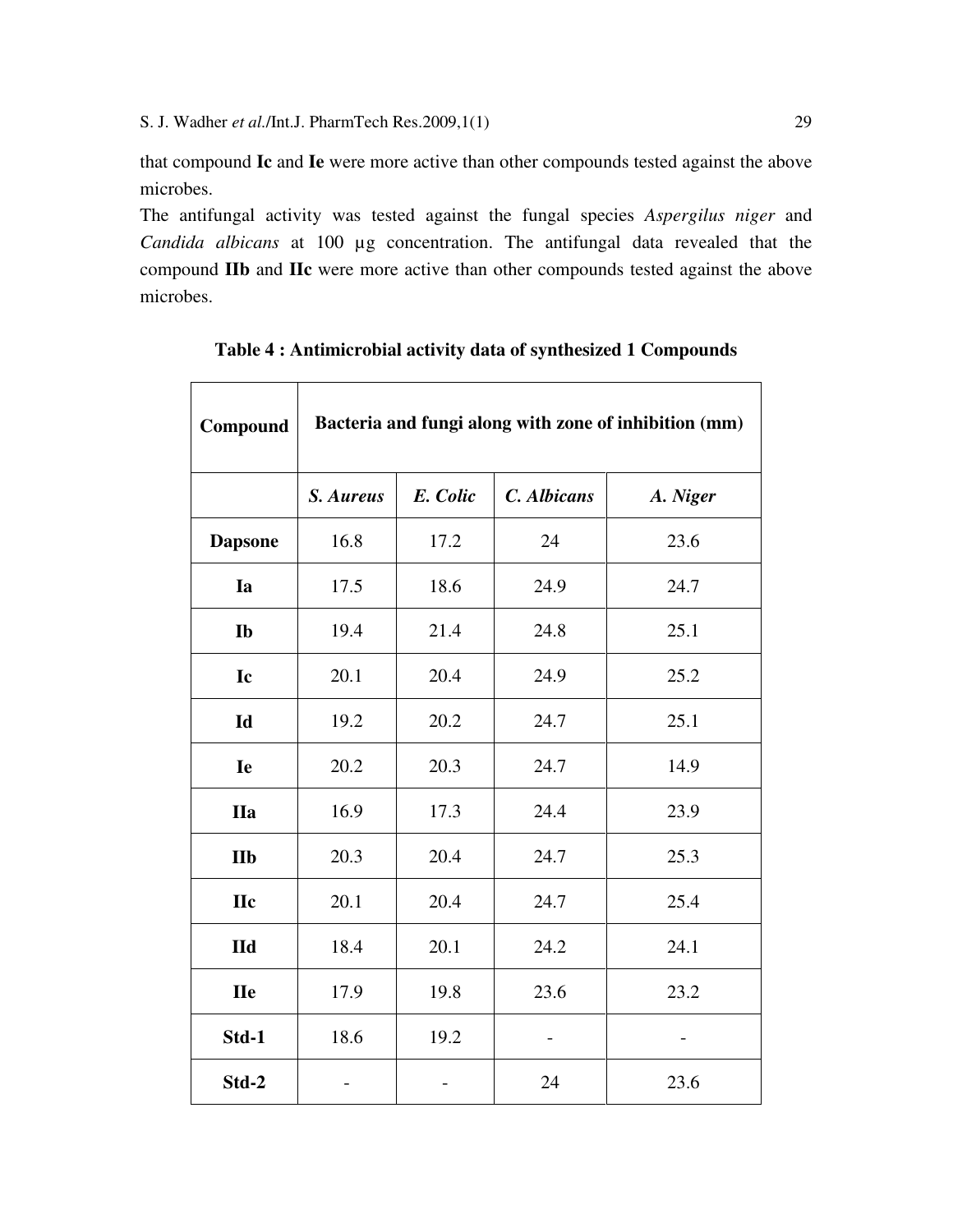#### **Results and Discussion**

Schiff base from dapsone and their Azetidinone derivative were synthesized. Thin layer chromatography was performed on pre-coated silica gel G, glass plates using chloroform: ethanol (9:1) solvent systems to ascertain the purity of these compounds. The compounds gave single spots. The structure of synthesized compounds was confirmed by infrared spectroscopy, <sup>1</sup>H NMR spectroscopy and mass spectroscopy. Infrared spectroscopy showed the characteristic absorption bands of C=N stretching and C=O vibration of these compounds. The  $H<sup>1</sup>H<sub>1</sub> NMR$  spectra of the synthesized compounds show chemical shifts, which are characteristics of the anticipated structure of compounds. The mass spectra of the synthesized compounds showed the parent peak confirming the molecular weight of the compounds. Employing the structure based CADD techniques, we have evaluated a series of virtual Schiff base of dapsone using Ampc enzyme of E. Coli HKY28 enzyme. Based on these studies, we have taken up the compounds for synthesis and evaluated for antibacterial activity. Antibacterial screening of newly synthesized compounds was carried out against *E. coli, S. aureus* and antifungal activity against *C. albicans and A. niger* according to cup-plate method. The synthesized compounds have found to be better antimicrobial activity than parent compound. All the synthesised compounds have shown mild to good activity against the pathogenic bacteria and fungi. Compounds **Ic, Ie, IIb, IIc** have shown to be more potent than ciprofloxacin and compound **IIb** and **IIc** are more potent than fluconazol and other were near about equipotent in antibacterial and antifungal activity**.** The present studies are model for application of structure based CADD in development of novel molecules.

#### **Figure 1 : Docking Results**





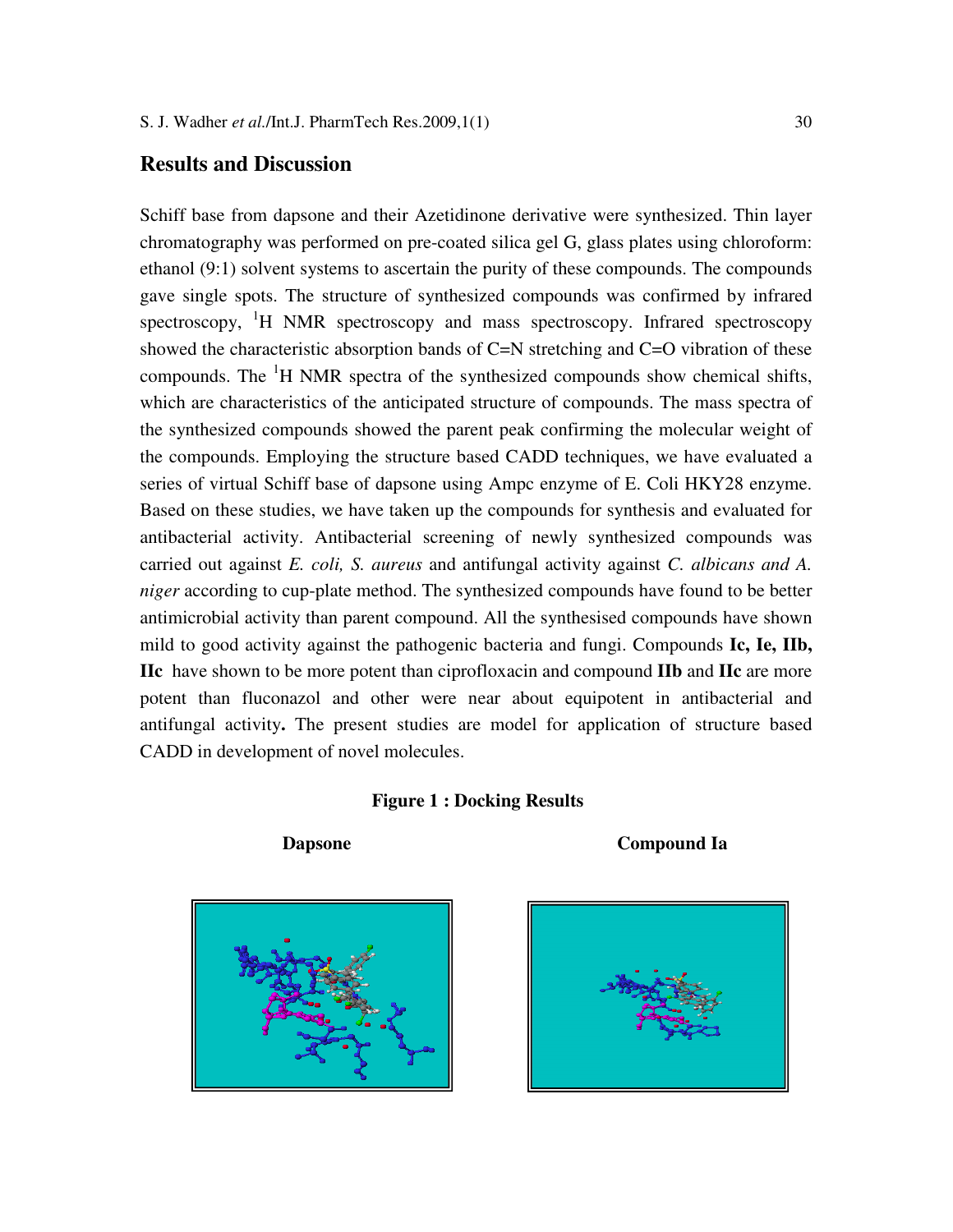S. J. Wadher *et al.*/Int.J. PharmTech Res.2009,1(1) 31

# **Compound Ib Compound Ic**



# **Compound Id Compound Ie**







 **Compound IIa Compound IIb** 

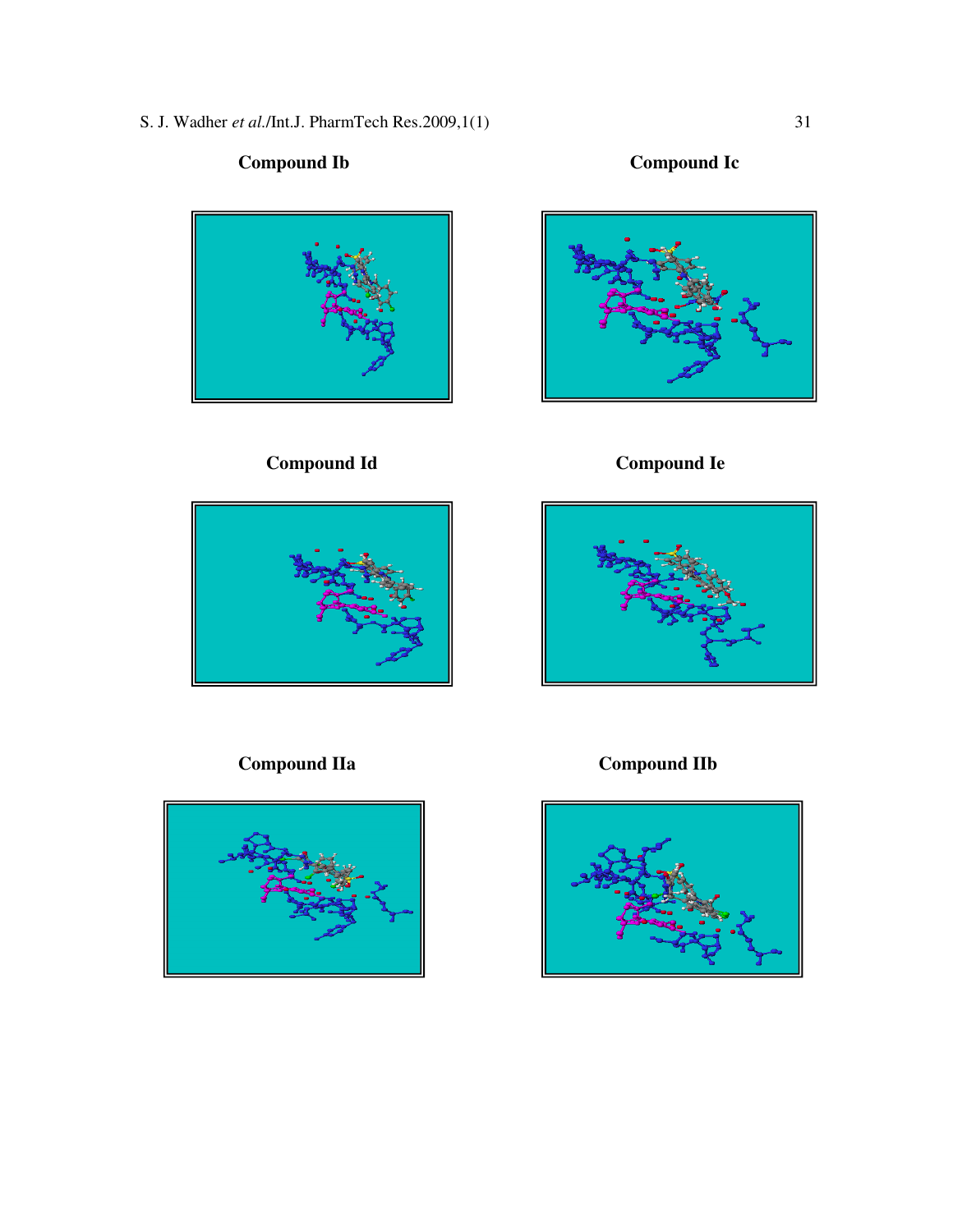S. J. Wadher *et al.*/Int.J. PharmTech Res.2009,1(1) 32



#### **Compound IIe**

# **References**

- 1. D. S. Lednicer, The Organic Chemistry of Drug Synthesis, Vol-II, Wiley Interscience Publication, New York,1980, 27, 412.
- 2. D. Lednicer, (1984), The Organic Chemistry of Drug Synthesis, Vol-III, Wiley Interscience Publication, New York,1984, **90**, 283.
- 3. B. S. Bahl, and A. Bahl., A Text Book of Organic Chemistry, S. Chand and Company Ltd. New Delhi,  $14<sup>th</sup>$  Edi., 1997, 745.
- 4. William O. Foye, Principles of Medicinal Chemistry, Varghese Publishing House, Bombay, 3rd Edi.,1989, 728 .
- 5. P. D. Mehata, Synthesis and biological activity studies of some thiazolidinones and azetidinone, Indian J. Pharm. Sci., 2006,**68**, 101-103 .
- 6. K. D Tripathi, Essentials of Medical Pharmacology, Jaypee Brothers Medical Publishers, New Delhi,  $5<sup>th</sup>$  Edi., 2003,475.
- 7. E. S. Canpolat and N. M. Kaya, Studies on mononuclear chelates derivied from substituted Schiff base ligand, Turk J. Chem.,2003, 29, 409-415 .

#### **Compound IIc Compound IId**